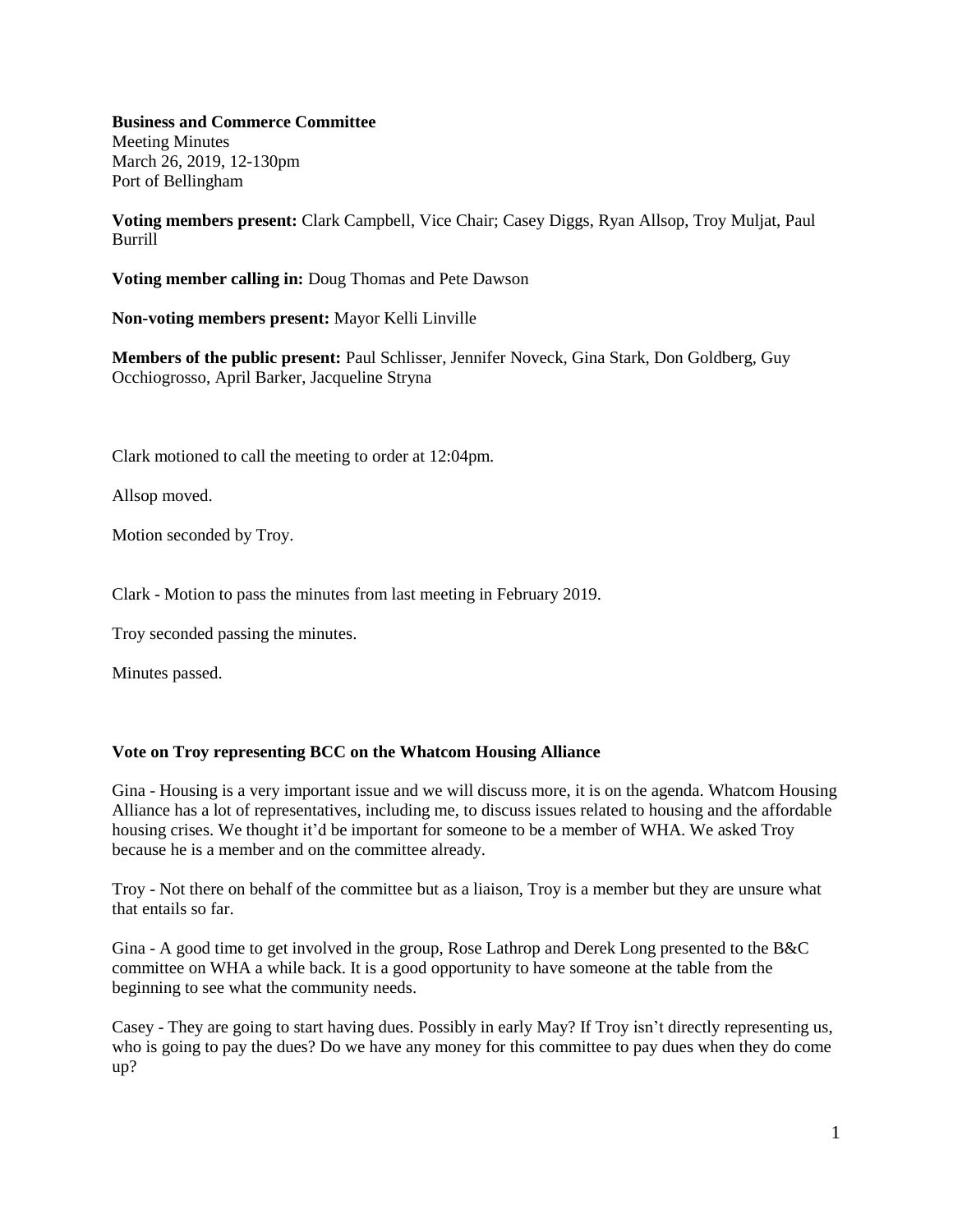Guy - The county, which is the umbrella entity, is already a member. We may not have to pay any dues because the county already is/will.

Troy - His company will be there, paying dues, will be as informal or formal as we want.

## **Clark motioned to appoint Troy to WHA.**

Motion seconded by Allsop.

Ryan - only concerned if there is a conflict of interest, we do not want to make it uncomfortable

April - on the steering committee, bringing the social services and developers together, to come together and find points of agreement. Sometimes at the policy part the room is divided. What are you seeing? What are up and coming things that everyone can get on board with? The things we do not agree on fall off. She doesn't see a conflict and would love to have Troy at the table.

Troy - I am going to be there anyway, happy to do it.

Clark - We all have businesses to run, one of the factors that is effecting us is affordable housing, but we are not experts on the subject. Being able to have other groups who can feed into this group, keep everyone updated, would be great. Supportive of Troy to represent us.

## **Further discuss or move to a vote? Vote.**

## **All voting members voted yes in favor unanimous, including Troy and two phone participants.**

Proceeding to the rest of the agenda, starting with the housing discussion

Clark - The three things that this group is focusing on with regards to housing - affordability, livability, economic development. Taking bigger goals and break it down to policy. How is it working with regard to zoning? Permitting? Financial incentives? How to use these to get what the city and county want. I will open it to discussion. Permitting - the need for a fast track option, general commentary on the impact of development given the time to get the permit approved. What is the recommendation?

Ryan - We have talked about a list of ideas. How do we deliver that message? When do we actually take these recommendations?

Gina - Maybe frame it in term of a narrative or call to action. This is impacting our business, our way to expand and grow, to get a workforce and retain, these are the items that need to be addressed at the county and city level, so that they are aware of your concerns. If it is permitting, permitting needs to be fast tracked. More investment in infrastructure, regardless of what it is. We are not here to solve it. But it is our job to highlight what the problems are and these are our concerns.

Clark - From a business perspective, we are the best served to speak to the problem. What is the obstacle to development and affordable housing? Until the last meeting was not aware of the legal issues around condos. Zoning, permitting fees and times, and economic growth. Rob reached out to Harcort to see about status on waterfront approval, it seems it is tied up on permitting approval. Maybe use that as a case study - that is a lot of housing that would be central.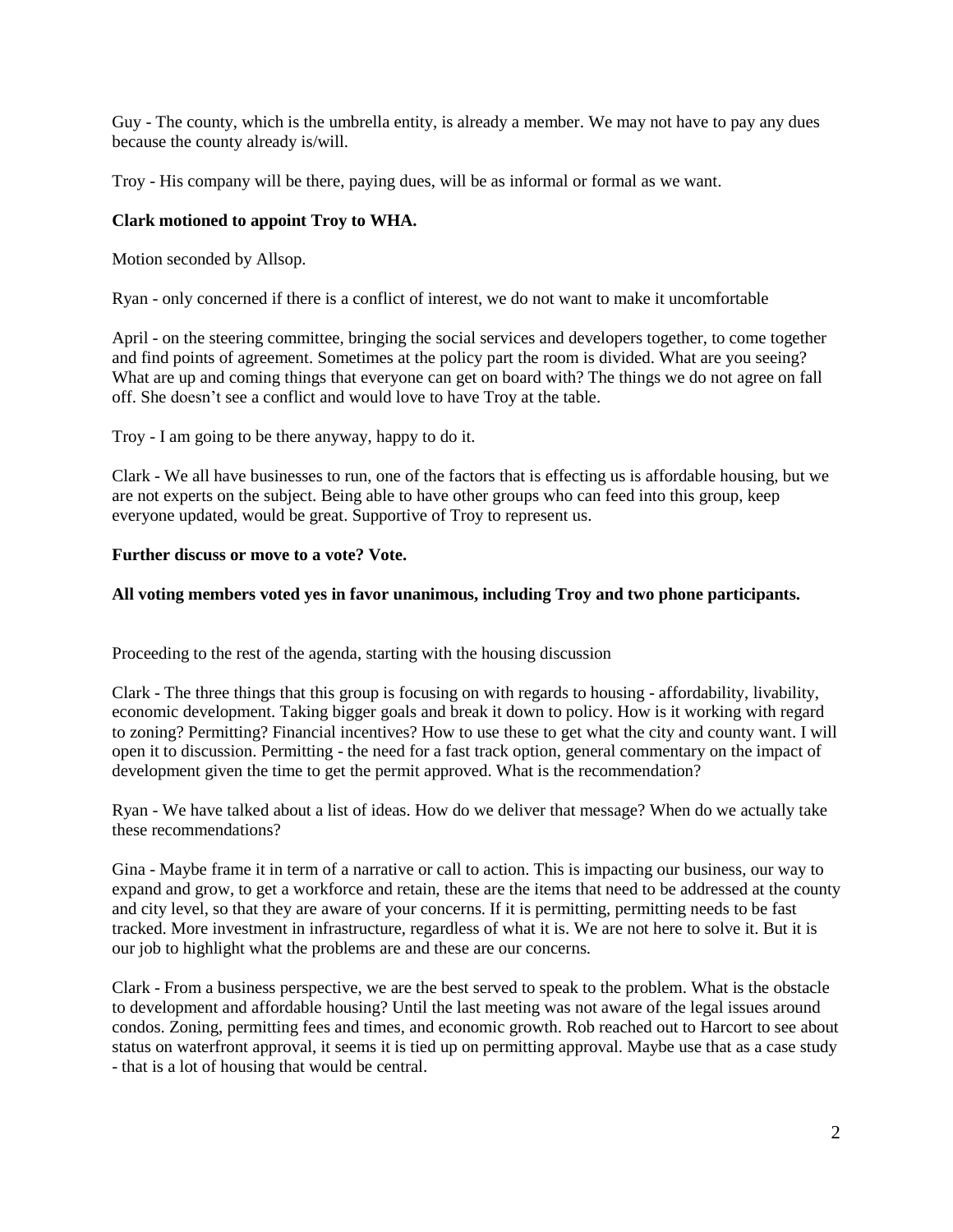Troy - It is a unique property though. Past Mayor did not get along with the port. The Mayor now does. Now it is a perfect storm.

Mayor - It depends on if sq ft or if you are building up. I was just meeting with Commissioner Michael Shepard, we want to build up and not out so that real estate isn't taken up. I would like permitting to go smoother, we are doing a huge number of permits. I am happy to have Harcort on the waterfront and support them being down there. They have been red tagged multiple times. Maybe the developer isn't used to developing in the US. You can only do so much. There is a pre-app, there is a project manager who is walking through with waterfront permits for various types of businesses. Hopefully it is on track now.

Gina - That being said, does the group want to deliver a message to the county? What is that message? They are going to listen. Your voices are very strong. Gina is working on Health Housing project on the Waterfront as well

Allsop - Finding employees has been really difficult. Same for Pete. The school districts are trying to identify students who are not good students. Here are some great job opportunities, here are some employees that will be ready in a few years. I think it is important to have the overarching view. Real estate and housing is important. How do we create retention and growth internally? What is the plan for recruitment? Feels like recruitment got pushed.

Troy - This is still our intention. But the deliverable is affordable housing. Are you suggesting we start a document?

Allsop - Maybe we can break out our overarching goals as a group, task force it a bit.

Casey - Is Pete still on the phone? He talked about doing a one pager?

Pete - Forgot about the one pager. It's been on the list. We can do a high level comment on that. One thing to add, it seems that the public is driving the policies we have in office and the regulations we have. There is a disconnect between what the public thinks they want and the cost of housing. When you make it difficult to build housing, cost goes up. That's fine if it is a conscious decision, but those actions are often de-coupled. As a committee, we could educate and get the public on board to help reduce the cost of housing.

Clark - A brief problem statement that identifies a couple opportunities. What is the opportunity if we could fix some of these items? Actually having a numerical goal you can measure against is helpful? Have been pouring through city and county master plans, great nerdy reading, permits and housing starts have never returned to the pre recession levels. There are two numbers - we were doing a lot of building, came to a standstill, slowly built its way back up to about half that level. If our goal is housing at least matches the net inflow of residents, that's an option. Do we not want people to move here? Is that a conscious decision to keep people out? What is the right number? IS it 70% of new inflow? Is it 1-1?

Mayor - It is a good time to talk. We are looking at revamping the metric system. What the hits on the website. No one wants to look at metrics. A lot is work based not performance based. That would give us something to measure against. The boom, bust, the slow reset and she believes the Council are not of the mind that we do not places for people who want to be here to live here. I do not see an attitude to the contrary anymore. The community survey illustrated that housing and homeless were the top issues. The message about needing housing is important, no one is surprised. You can bring specific info based on your workforce, your business, to relate a number on the page to an actual person and what is happening to them or your business. Tell us what that means. The first person she heard it from was Bob Pritchett.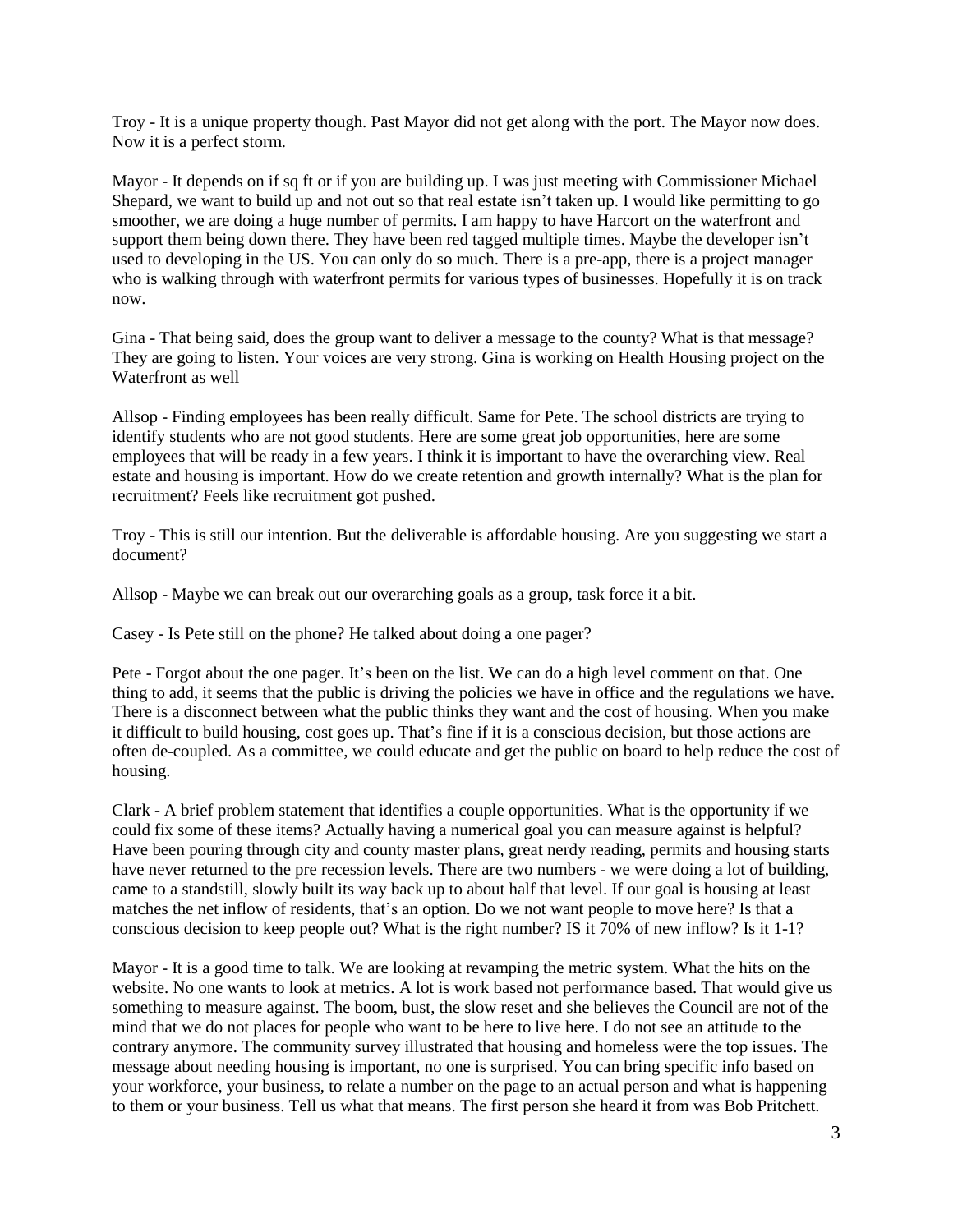He said he has people, pays them okay wage, in Tempe they can find somewhere to live, here they cannot. That's scary. Personal stories will be helpful. The number has to be realistic or the public won't think we are trying.

Paul - What about the willingness of the community to grow? Vertical or horizontal? What about taking acreage?

Mayor - We are going to get the infill going up, we are not going to go out because that reduces our food security. Worked hard to make sure that acreage using. Building out in rural areas is the most expensive way to build due to lack of infrastructure and services. There are fees to put it in because it is so expensive. We like to give incentives to build up or within the UGA or city limits, where we already have infrastructure. Now looking at annexation areas, where there is some infrastructure. Should we annex because it would cheaper for builders to build there? There are some places in N Bellingham, maybe something on U Street with more expensive housing, and then some that are easier to serve like Cordata. We are looking at taking some areas out of the UGA, like potentially Geneva, doing community service to see how willing people are to move into the city.

Clark – What is the benefit of not being part of the city?

Mayor - Taxes. They do not pay B&O. You are making a tradeoff. In general, it is hard to get people who already have a home and utilities, maybe the only reason they want to is because they want a vote on city politics. We are trying to plan it so there are expectations among developers so they have better information and do not need special briefing and info seeking every time something comes up.

Allsop - Is there a permit process improvement? How many to get through in a day, week, month? IS there any visibility on this?

Mayor - 4 years ago COB did a lean process. If you have a complicated project and you get appeals or resistance. But the permitting process itself, would be happy to have Kurt come and talk to us to show where we were and where we are. There used to not be a scoping meeting. Developer was not always included in that meeting. Developer needs everyone on the same page. If an architect only comes in, maybe it takes longer because there is no developer there saying why is this taking so long. We can turn around single family houses in a day. Happy to hear the concerns. And have Kurt in, you can tell them your experiences because their goal is to do it faster. They still have to meet certain criteria. No personal reasons.

Don - A lot of the properties are more difficult to develop, easy ones happen first. There is a gap between staff and building community. Pete has mentioned it, Troy has. When he sits down with Rick and his team, they are doing the best they can. There is a gap between what the planners believe is going on and the private sector thinks is happening. Is there a way to bring those together?

Jacqueline Stryna (BIAWC rep) - Has been working with planning and public works to identify the disconnects, making codes easier, working on land use disturbance code, we have a project manager on that. Hopefully those gaps will be repaired and amended.

Mayor - Happy that the BWA is coming to the meeting to participate productively.

Allsop - Benchmarking off of other cities in not a bad thing to do. There are a lot more cities that are faster, more affordable.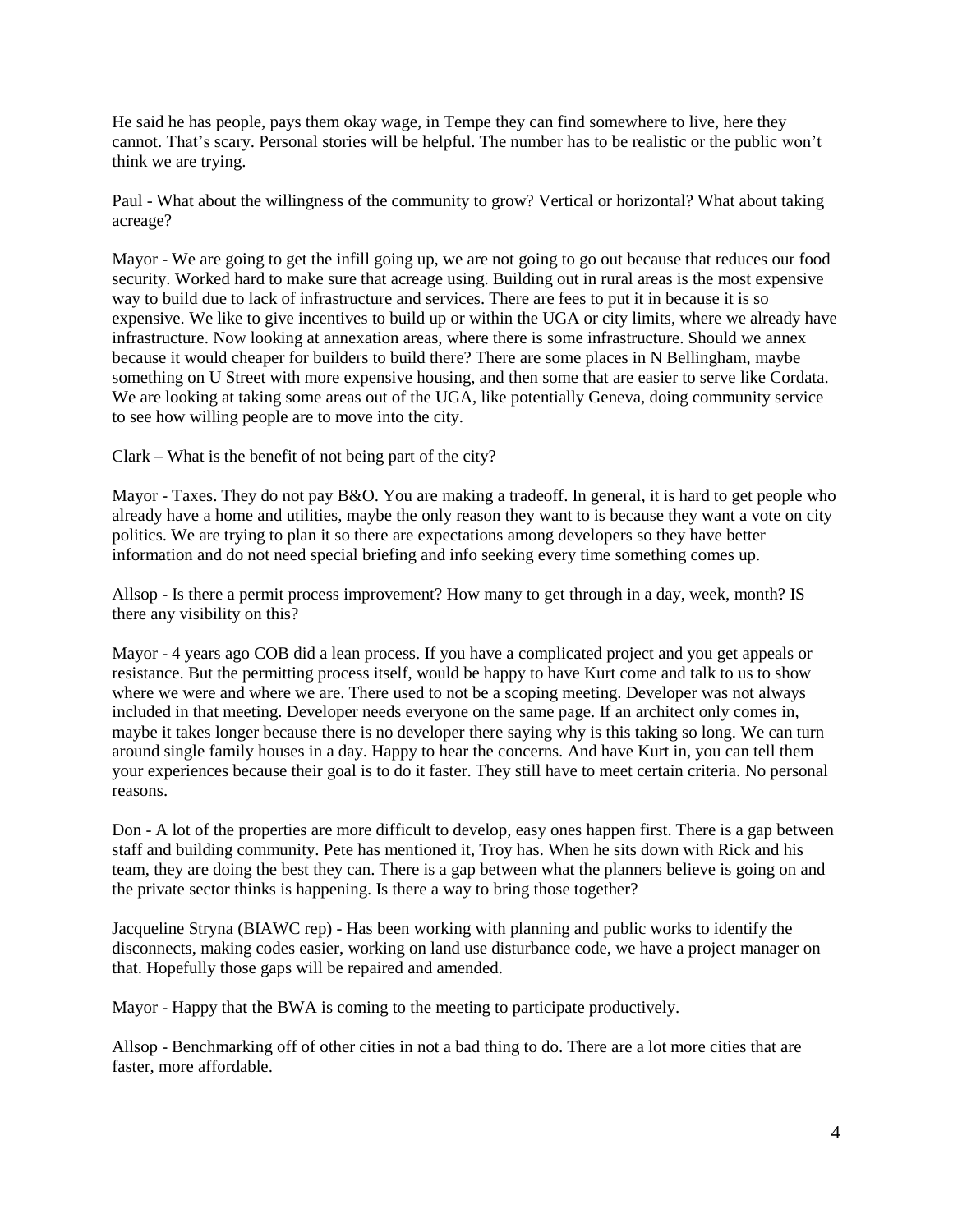Troy - permit start to finish - a big part of the story is the preliminary process. Getting to the permit is sometimes the most painful aspect. Pre app meeting you can be told one thing, fire says maybe and come with engineering plans, oh we need to change that because we did not understand. If we brought in architects, they would say it is the pre app part. It isn't always the city, but fire plays a large role. One question is would be to look at urban villages, there is data there, is the process better in those areas? He thinks maybe yes, they have been planned from a macro standpoint, people know the rules. Does the urban village process go faster than non-urban village?

Mayor - Fountain district. There is not a lot of property. There are 4-5 projects in that area, one of the problems, or maybe a strategy, is when there are quite a few large property owners or developers that own land, yet the business model is not to build a bunch of homes at one time. Its expensive, yes, but developers are not going out and doing that. People do not want to sell properties because that's their business model. What would incentivize large land owners to develop, to build more condos, affordable housing?

Troy - the land to lot developer is gone post recession. That's a big piece. The D R Hortons of the world, from a banking and recession standpoint, it is gone. Most control their inventory and build at their own pace.

Allsop - No banks will finance more than 4 houses on spec. He can bundle up to max 10. And he is doing a lot of building. D R Horton was in town, but was driven out.

Troy - Bank went under in Snohomish because of land to lot

Don - Blaine has approved 1200 units, maybe 5 different companies will come in to build those. Don has contacted a large tilt up construction company, they build mega buildings, we do not have a tilt up concrete building company. Metal buildings use to be cheaper even though they don't last as long. Now so expensive, it is now cheaper for concrete. Trying to get some of them interested for a type of product we are doing here. We have concrete players and companies that do concrete work for public projects, but we do not have a company that builds only concrete buildings.

Clark - 40,000 sq ft min to get it to pencil

Don - Steel has increased. This can be done with residential as well, but the lots need to be ready, infrastructure, and so on.

Clark - If we think about this in terms of economic growth, it is not something that any of these business people really know about except the real estate and construction people. Clark is trying to grow revenue to 2x expenses and is figuring out what he needs in order to do that.

Clark - my employees make this much, they need this type of housing. What are the characteristics of the housing they are looking for? 70-80K is the minimum to be able to afford something to buy. Everything is getting more expensive. Manufacturing and customer service roles, you are doing min wage +, that gets into supervisory leads. If we are in a recession that says that you need to grow at 25% per year just to keep up with wage growth. For those people to have real income to buy a house, the houses need to appreciate at a slower rate than the wages. Everything is tied together. More about economic growth of the community, looking at the big obstacle preventing us from hiring people or to pay people more?

Don - Companies from BC have recently approached us and decided not to come to Whatcom County because of the cost of employees, can't find employees, employees cannot find housing, land prices, etc. If we can't get people here who can afford to live here, then that's it.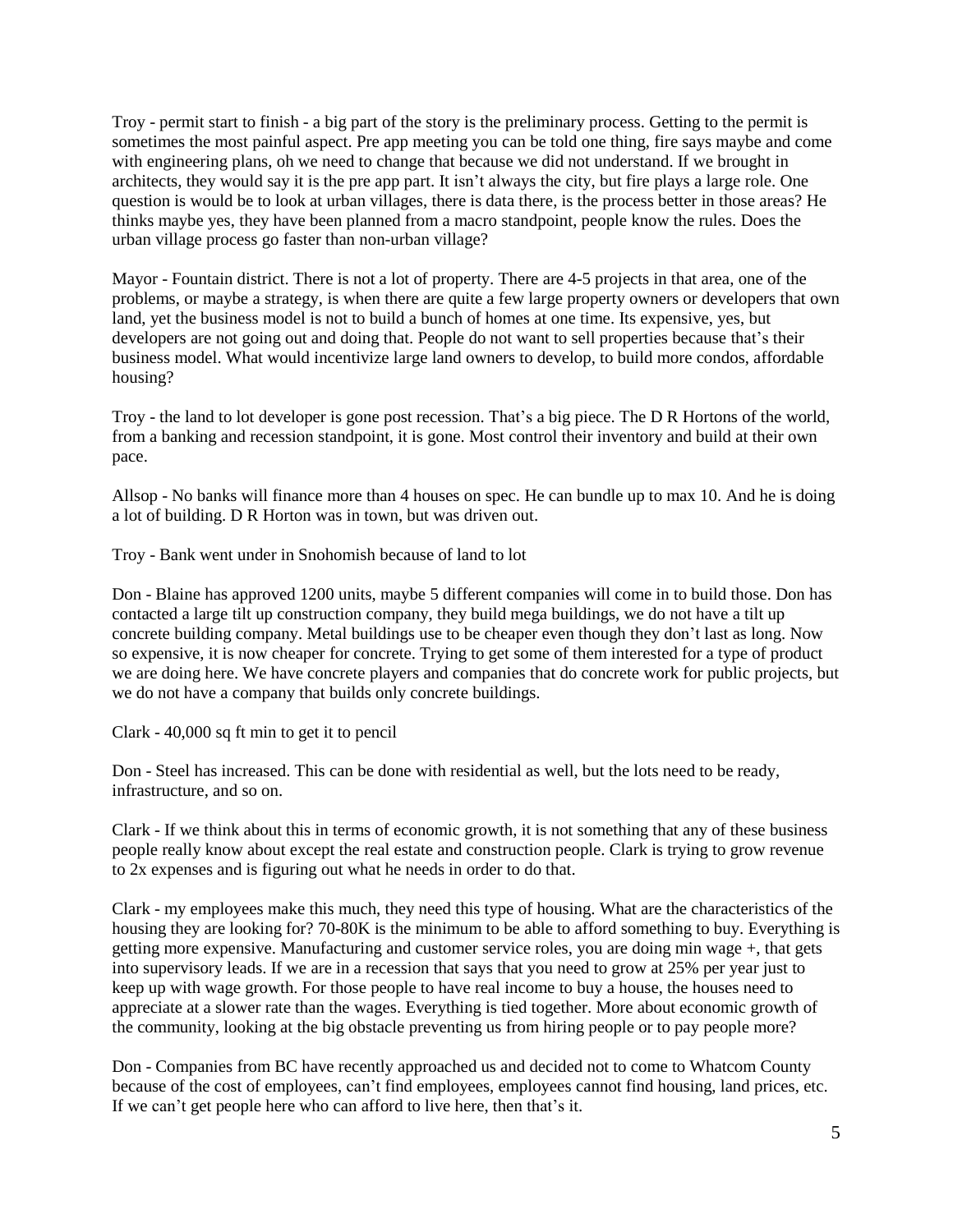Paul - Renters and vacationers are occupying a lot of housing up in Blaine. Landlords like them because they aren't there. Bellingham has kind of become a retirement area.

Don - Prices have doubled in six years.

Pete - An example of housing in Fairhaven area. Had a pre app for Feb 2018, they are still trying to get through to get a building permit. 13 months later. It is very complicated. They are limited to 4 stories in Fairhaven, they'd add a 5th but the rules say no. That is 20 units. The rules say commercial at street level. They won't be able to fill it, so we are negotiating how much commercial. They'd put 4 more housing units in. It isn't a city thing, it is just the way the rules are now, which is driven by the public to protect Fairhaven. They would have started construction 6 months ago and now would be lucky to start in 6 months. 24 less units than the market a space would allow due to the rules. The people enforcing are trying to figure out how to work within the rules. Architects are busy. It just takes a lot of time to walk through the process. This is happening throughout the county.

Mayor - Neighbors came forward and said they didn't want 5 stories. It is up to elected officials to decide on best interests. Urban villages are supposed to have the least regulations, fastest turnaround. For the planning department, they have to live with the rules too.

Troy - There is a disconnect between what the market wants and what permits are approved. Commercial on the ground floor, can show multiple places where they are vacant, not used well, bad use of space. Some are good, many are not.

Mayor - How much commercial do we actually need?

Don - Since the internet has affected retail, the Pearl, all of the towers have big units that price out well when you do modeling, but kill projects. Live work loft space. Office space instead of retail on the 1st floor. Why not just have mitigation? SOme cities allow residential in commercial units but they have to have solar or more parking. Build what is needed.

Allsop. Commercial requires more parking

Mayor - We do a lot of parking req reductions. We do not get a positive public response to that

Allsop - Parking is already getting bad in Fairhaven, couldn't find a spot at the parkade!

Mayor - Usually there is a lot of space in the parking area, people rent but don't park there. In parking studies, people want to pull up in front of the business. When they go to the mall, they park far away. If they go downtown, they don't want to park then walk. There is an expectation about parking. Very few times when you really can't find a walking distance parking spot. It is the expectation you need to pull up front.

Pete - There's a rule book in play for good reasons, but it is prohibiting and slowing down housing coming on the market. If we want lower costs, relax the rule book in smart ways, could be less parking, less commercial, increased heigh limits. Public officials need support of public to do this.

Clark - Is the process for setting the rules always open and requires a vote? Is there latitude within the city to say, this area is commercial, we set a new requirement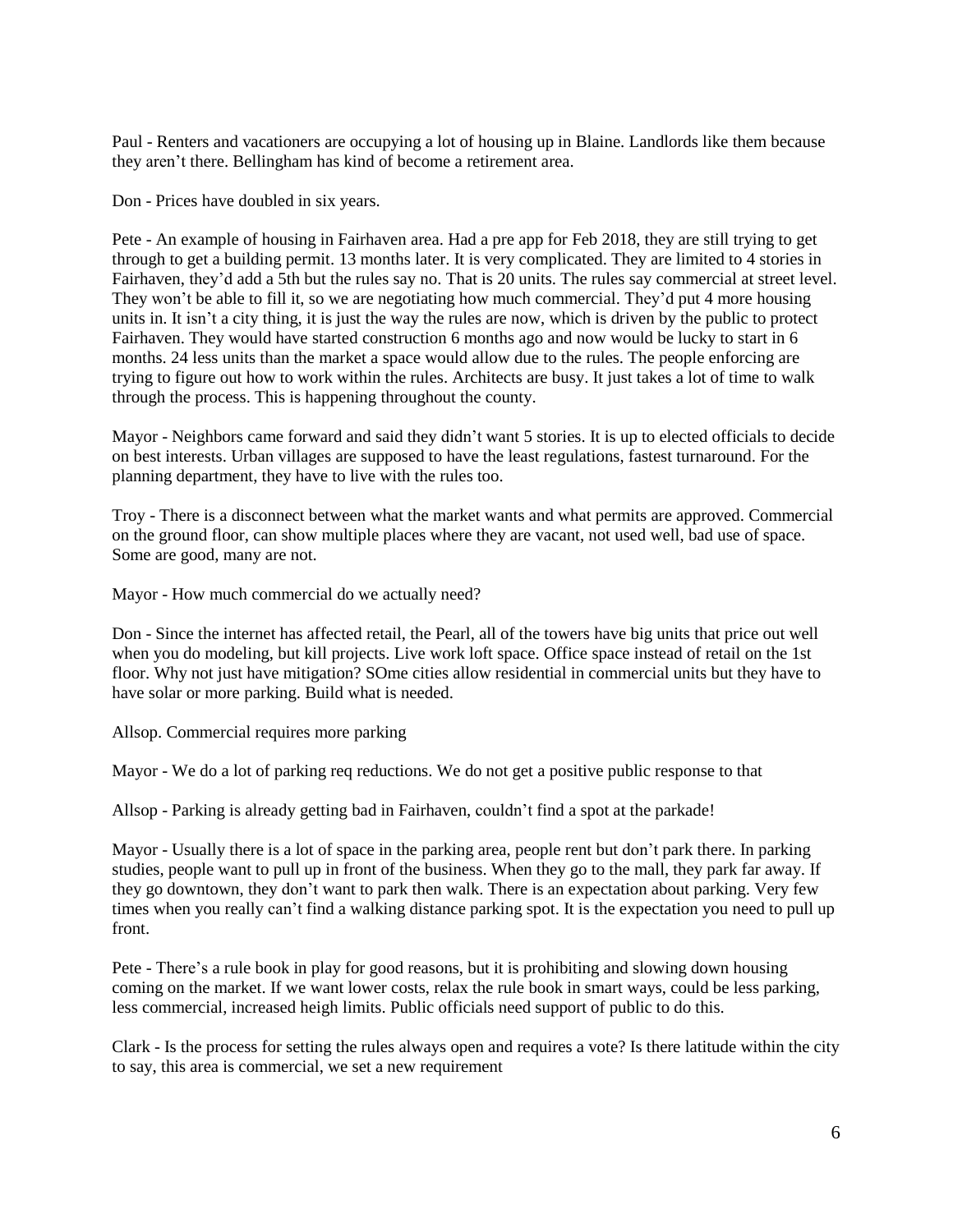Pete - working with 2 developers on Samish Way, city has relaxed height restriction so that they can build 5-6 stories and will work with them in parking and now the projects are penciling out for the developers. That helps housing.

Mayor - Samish is an urban village, which should have looser restrictions. Quite different than Fairhaven.

Troy - There are multiple mini areas and height restrictions

Casey - Are you talking about Aloha?

Pete - A guy in Seattle looking at 170 units

Casey - City voted to raise the height restriction, so there are things the city can vote on

Pete - If there are extra steps, extra approvals required, it really slows stuff.

Doug - When we get at the point in agenda and we get to other business and thoughts, I have some thoughts.

Clark - We wil be there shortly. One last question for Pete regarding the 13 month project. If you were to quantify 14 months versus 6 months, what would you say that added for costs?

Pete - By having to provide commercial, they have to separate them. \$200-300k to create commercial that they think they will have problems filling. They can't do a wood frame, introduce concrete, in Fairhaven, ground floor has to be 13-14 feet. We happen to own the property so we can be patient and go through the process. I would not invest in property and know I am going to be tied up just getting a permit for a year and a half.

Don - Especially given we do not know if the economy is going to slow down. The unknown is going to start preventing people from taking projects.

Pete - It narrows the pool of people who can develop. We are fairly experienced, but for an outsider it would be overwhelming. It isn't just the time, but \$50-100,000 to get things until you can get anything approved without any guarantee.

Allsop- Our personal experience, 10+ years ago the power was given to the neighborhoods by the planners (?). But it is always 3-4 people who drive the neighborhood. Has that been reviewed and retracted? This isn't working anymore. We want to make it easier but still safe and quality. Maybe it's a sign off rather than a whole process with the neighborhoods. It is very arduous as a developer. Drives a lot of people out.

Clark - To Doug's point, moving on to the next agenda. Proposal to Pete, with regards to the one pager. Pete is bringing business expo evidence. Here are the key things holding us back. With that particular project, quantifying retail, here is what 7-8months extra cost, here is what other regulations cost. Then we can make a business case, what does that translate to per sq ft? I don't know how hard it is to pull together but that would be a strong case. Here is a business case. Here is the opportunity if we did it differently.

Mayor - giving examples is still significant, even if you do not have more data or details

Don - met with Rick last week, he offered and we weren't sure if appropriate, he offered to come in and explain the process to the group. If the group would like us to invite Rick, Don can. Are we going to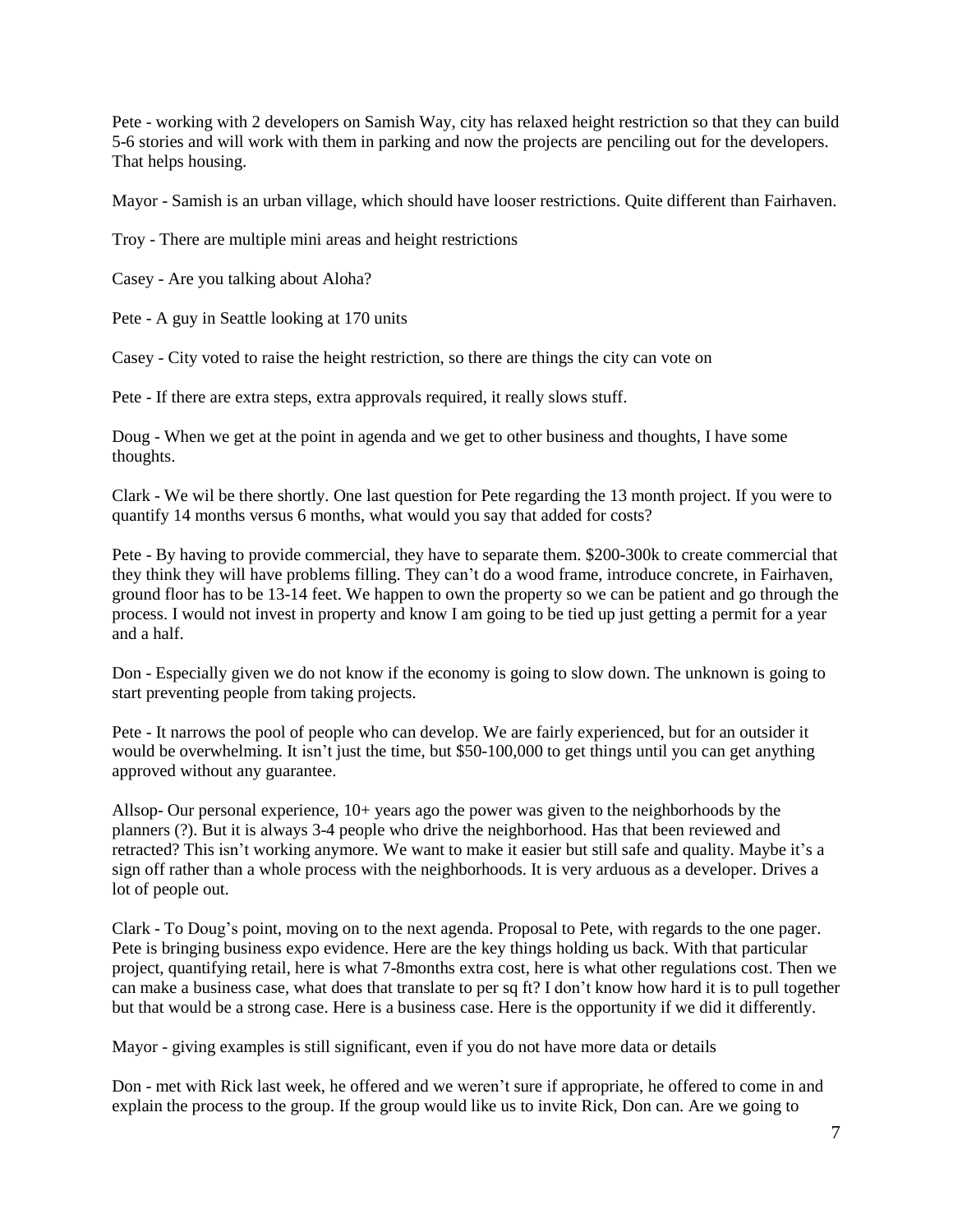make some kind of formal statement or recommendations or a narrative to the Council? What are we going to do so we can report out?

Casey - Pete is putting the sheet together, then vote on and send to the county.

Allsop - If Rick comes, maybe we can ask the other small cities to come and see how they differ in their process

Pete - Will get Janicki and Troy's thoughts and will put together a high level overview

Clark - As Vice Chair, we are moving on to the next agenda item and give the floor to Doug

Doug - I've been thinking for the last 1h 14m that we have been talking about affordable housing and how that relates to getting good workers. If we are to continue to focus on affordable housing, we will still be doing this 12 months from. Another approach that came to mind, because the County Council appointment to the B&C committee is temporary, he doesn't want the role for years. Another way to bridge this gap between what business would like and what the county and/or cities can provide as of now in terms of land, permitting, height restrictions, covenants on commercial, all those things, we could spend the rest of our careers about this. But maybe another way is to start on the other side of the canyon and build the bridge from the other side. Let's imagine as businesses using our various talents, things that would be the best for the community, growth opportunities that could occur, if hypothetically affordable housing and permitting were actually optimized. So, let's let Troy and Pete and everyone else with housing and development expertise still do that. City and County are going to make a good faith effort to modify institutions so businesses can get employees. Let's compartmentalize the swap exercise, what are our strengths? By water, world-class cardiac facility and healthcare, WWU, high tech opps, Mt Baker, lots of things to highlight. What are our strategic advantages? Then, what it could be if we could responsibly grow each industry and then quantify it in a cumulative fashion. What does that demand look like on affordable housing? Then put that to county and cities and say this is what we think housing needs to accommodate over 10-15 years. And if they decide to drag their feet or by doing nothing then they are signaling, we'd prefer you do not grow here anymore. Make investments elsewhere.

He'd like to get to this, rather than months of affordable housing and problems with permits. Let's give them a report on those things that are viable that make sense because of what is already here. Proximity to Seattle and Vancouver. Natural resources. Let's give the report from that side. What business would like to do if they were afforded a healthy playing field? What would good corporate citizens be able to do if allowed? If community says nope or government says nope, then let's bounce. Maybe they need the cumulative information on what our lost opportunities are.

Don - One way to potentially do that, will send out REP's strategic plan. Includes a lot of what Doug was talking about. We need to figure out how to get those numbers. Might be to work with Hart Hodges, small study, asking committee, how many jobs do they have? What do you need? Why not filled? So someone could do a short data report.

Doug - He's talking about development that could occur that require workers. Potential development is simply not occurring because the community can't support it. So do the businesses move their expansion out? Where do we go to find a community that embraces responsible and controlled growth?

Don - The companies here that need hiring. Plus companies choosing not to come because they can't hire people.

Doug - Agreed it is both.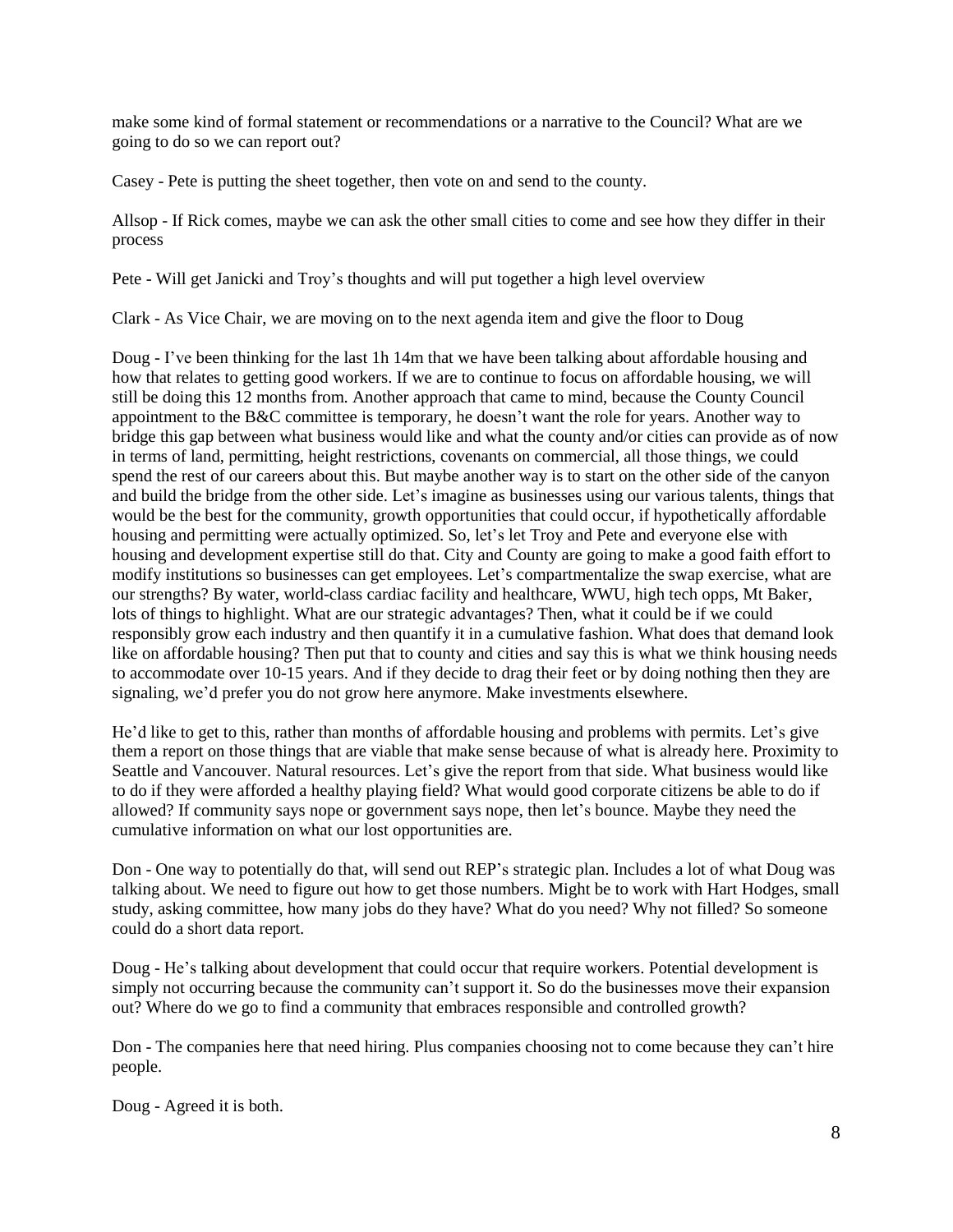Clark - A lot of discussion about SWAT and so on. Having spent some time looking through the documents, the visioning pages about what are opportunities and advantages are. A lot of good work has already been done. What is missing is the data set and metrics that can say, what is causing underdevelopment? What is causing people to not make investments? What is the solution to this problem? What is the solution to hire and retain workers? Doesn't need to be lengthy. Starting with a one pager with a concrete example that is going to cost us \$500,000 extra time because of x, y, z. How it turns out is that it is not what the business envisioned.

Mayor - We set a jobs goal, a urban growth density goal, population growth. Between those numbers, it would be great to get to metrics. We have estimated how many jobs will be created? We have more jobs than housing. Get our implementation strategies to match up with meeting our goals and sometimes they are disconnected. We have the goal, but maybe we do not look at the goal when making policies.

Don - a what's it gonna take model

Mayor - Yes, what do we need to do to get what we want? I think we are doing a lot better about this. From the outside, we can do better. But the attitude is there to do better.

Pete - One difference he noticed was a culture of No. We are experiencing a culture of Yes in many cases now. How can we make it work and follow the rules? Cultural shift has happened to finding a solution versus a reason to do nothing.

Mayor - I like people to tell me how it can work not that it can't work.

Clark - Sounds like the one concrete item is our one pager that lays out Pete's narrative and will collaborate with Troy. Bring some facts to this discussion. To Doug's comment - to boil that more into a SWAT, could we get from that document, a really succinct problem statement, a succinct what are the opportunities if we remove the obstacles, which will point to a solution, and then maybe we can up with a numerical goal? This many new housing starts or affordable units, but may be above the Vice Chair's pay grade.

Allsop - I like Doug's idea a lot. Let's focus on some of the other stuff. Maybe we do some inverse stuff, 85% on economic growth on side and less time on real estate.

Clark - I didn't think when we started we would be housing focused.

Troy - If staff can put this together, that would be great.

Allsop - No one reads long stuff. Another one page on our strengths.

Paul - Are we going to get to County Council to see if they would entertain what we want to do so we aren't wasting time?

Gina - Ryan brought up the talk about employee retention and recruitment and thinking about training and education in even if we keep talking about housing.

CJ from SBDC gave a presentation before, a lot of questions, very similar to what is going on right now. Last year was about creating the team, partnerships. We are not about the set up. We want to deliver. Last year we dug the foundation. This year is about building the building. We want to be deliverable oriented. Council is expecting that of REP.